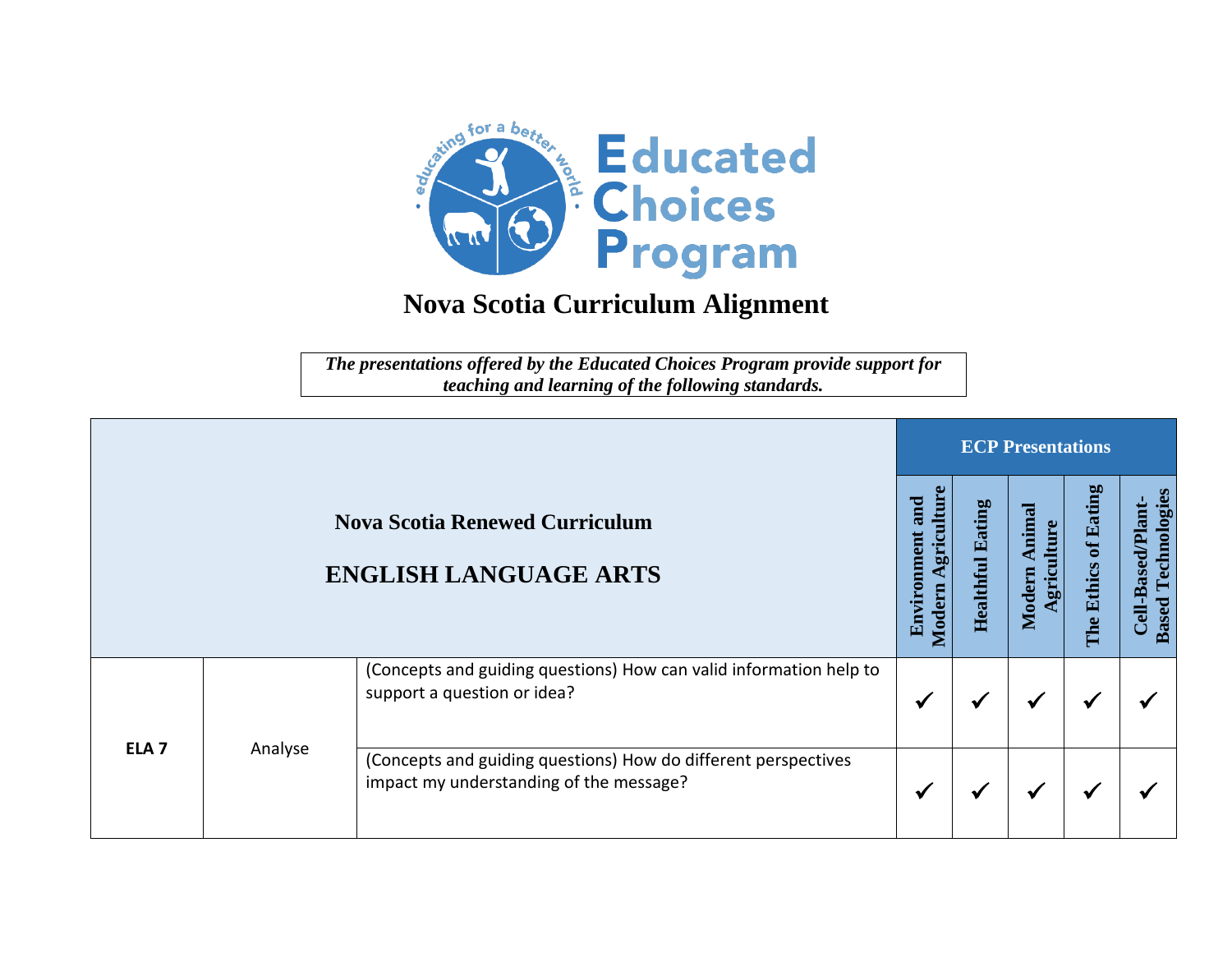| ELA <sub>8</sub> | 1.4 | Listen carefully to identify key points in oral presentations, and<br>evaluate the relevancy of supporting details.                                                                                        |  |  |  |
|------------------|-----|------------------------------------------------------------------------------------------------------------------------------------------------------------------------------------------------------------|--|--|--|
|                  | 2.4 | Evaluate the effectiveness of their own and others' talk in a variety<br>of contexts; employ and consider the effects of verbal and non-<br>verbal language (e.g., summaries, examples, and body gestures) |  |  |  |
| ELA <sub>9</sub> | 1.4 | Listen critically to assess the adequacy of the evidence speakers give<br>to evaluate the integrity of information presented                                                                               |  |  |  |
| English 10       | 1.4 | listen critically to analyze and evaluate ideas and information in<br>order to formulate and refine opinions and ideas                                                                                     |  |  |  |
|                  | 1.1 | follow-up on and extend others' ideas in order to reflect upon their<br>own interpretation of experiences                                                                                                  |  |  |  |
| English 11       | 1.4 | listen critically to evaluate others' ideas in terms of their own<br>understanding and experiences, and identify ambiguities, and<br>unsubstantiated statements                                            |  |  |  |
|                  | 8.2 | use note-making strategies to document experience and reconstruct<br>knowledge by $-$ paraphrasing $-$ summarizing $-$ using note cards,<br>note-taking sheets, research grids                             |  |  |  |
| English 12       | 1.1 | examine others' ideas and synthesize what is helpful to clarify and<br>expand on their own understanding                                                                                                   |  |  |  |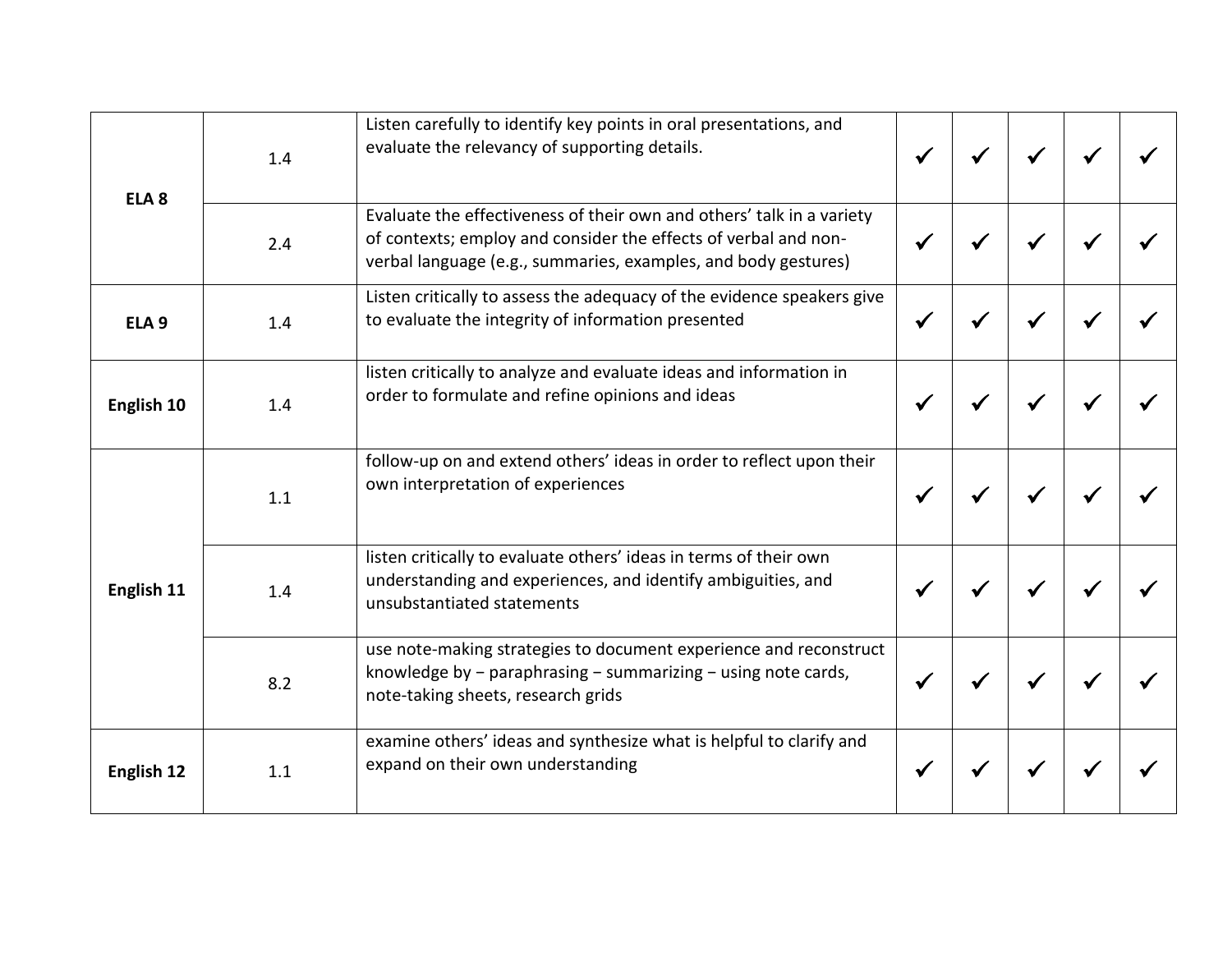| English 12 | 1.3 | articulate, advocate, and justify positions on an issue or text in a<br>convincing manner, showing an understanding of a range of<br>viewpoints |  |  |  |
|------------|-----|-------------------------------------------------------------------------------------------------------------------------------------------------|--|--|--|
|            | 1.4 | listen critically to analyze and evaluate concepts, ideas, and<br>information                                                                   |  |  |  |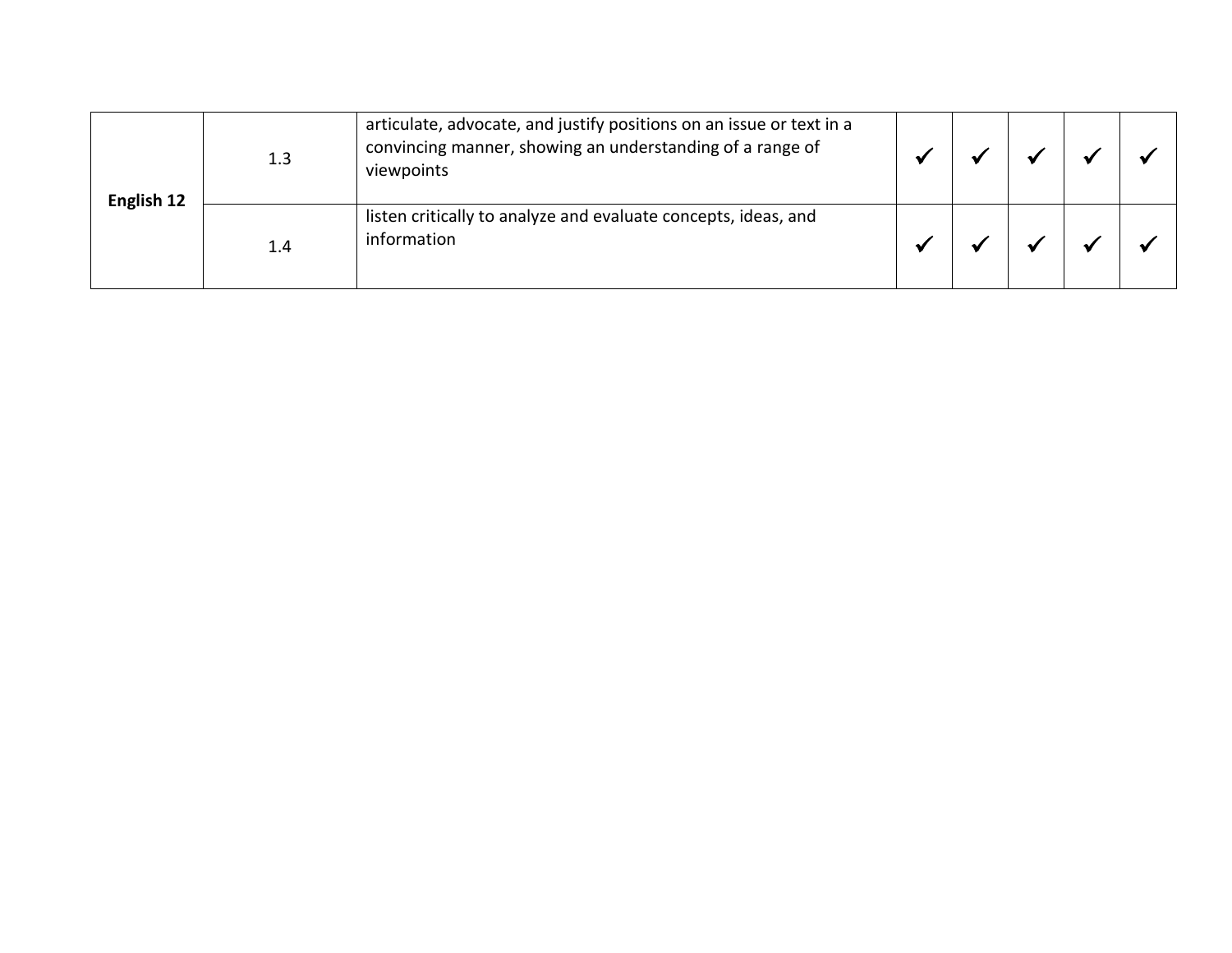|         |     |                                                                                     |                                              |                         | <b>ECP Presentations</b>     |                      |                                                |
|---------|-----|-------------------------------------------------------------------------------------|----------------------------------------------|-------------------------|------------------------------|----------------------|------------------------------------------------|
|         |     | Novia Scotia Curriculum<br><b>FOOD AND NUTRITION</b>                                | Modern Agriculture<br><b>Environment and</b> | <b>Healthful Eating</b> | Modern Animal<br>Agriculture | The Ethics of Eating | <b>Based Technologies</b><br>Cell-Based/Plant- |
|         |     | Compare and contrast nutrient content of various foods                              |                                              |                         |                              |                      |                                                |
|         | 2.2 |                                                                                     |                                              | $\checkmark$            |                              | ✔                    |                                                |
|         |     | Describe the essential components of a nutritionally adequate diet                  |                                              |                         |                              |                      |                                                |
|         | 2.3 |                                                                                     |                                              | $\checkmark$            |                              | √                    |                                                |
|         | 2.4 | Explain how healthy food choices affect present and future health of<br>individuals |                                              |                         |                              |                      |                                                |
| Grade 8 |     |                                                                                     |                                              | $\checkmark$            |                              | $\checkmark$         |                                                |
|         |     | Identify decisions involved in food purchasing                                      |                                              |                         |                              |                      |                                                |
|         | 3.2 |                                                                                     | $\checkmark$                                 | $\checkmark$            | $\checkmark$                 | $\checkmark$         |                                                |
|         | 3.3 | Identify environmental issues related to the production and<br>consumption of food  | $\checkmark$                                 |                         |                              | $\checkmark$         |                                                |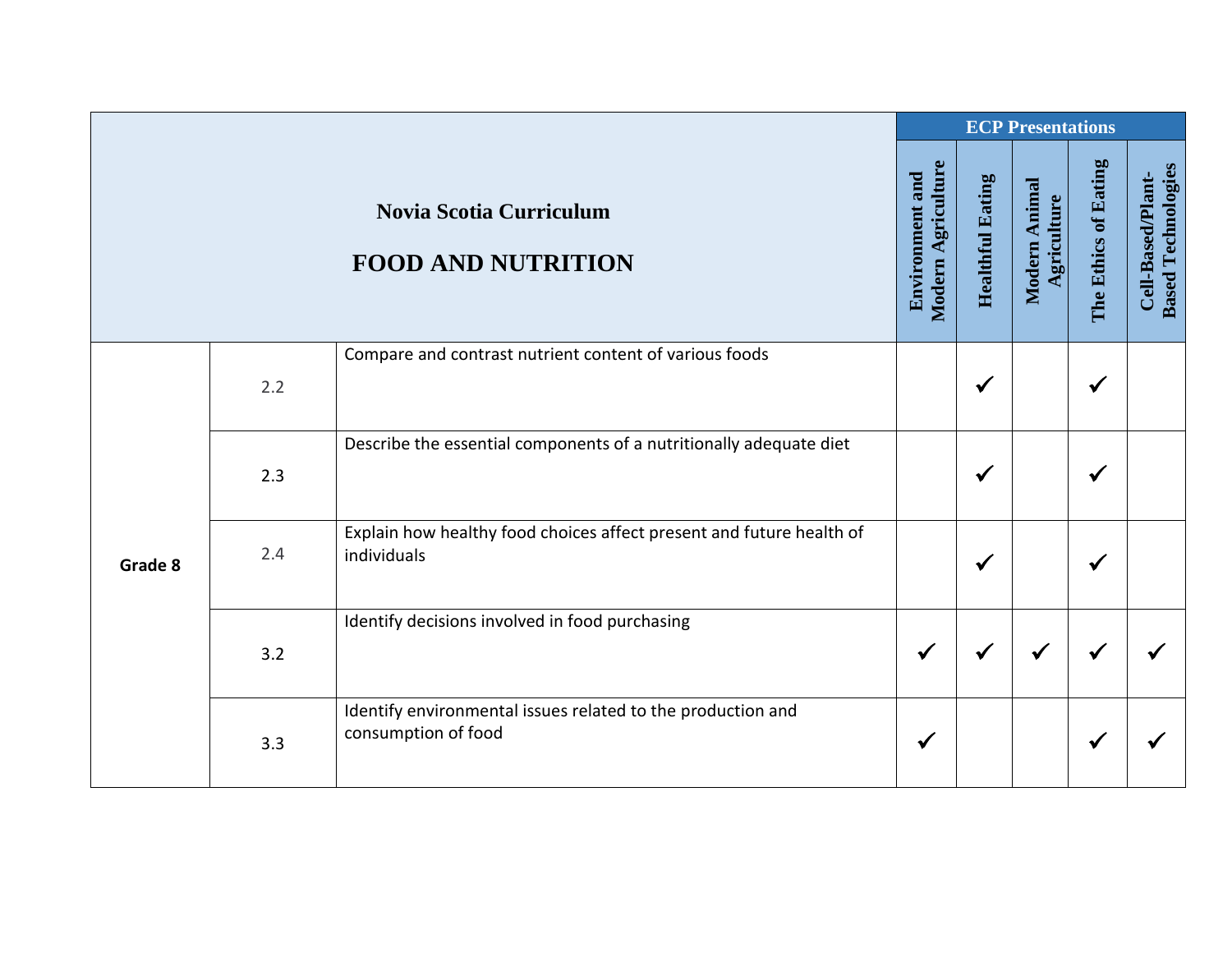|         |     | Identify local and global food issues |  |  |  |
|---------|-----|---------------------------------------|--|--|--|
| Grade 8 | 4.1 |                                       |  |  |  |
|         |     |                                       |  |  |  |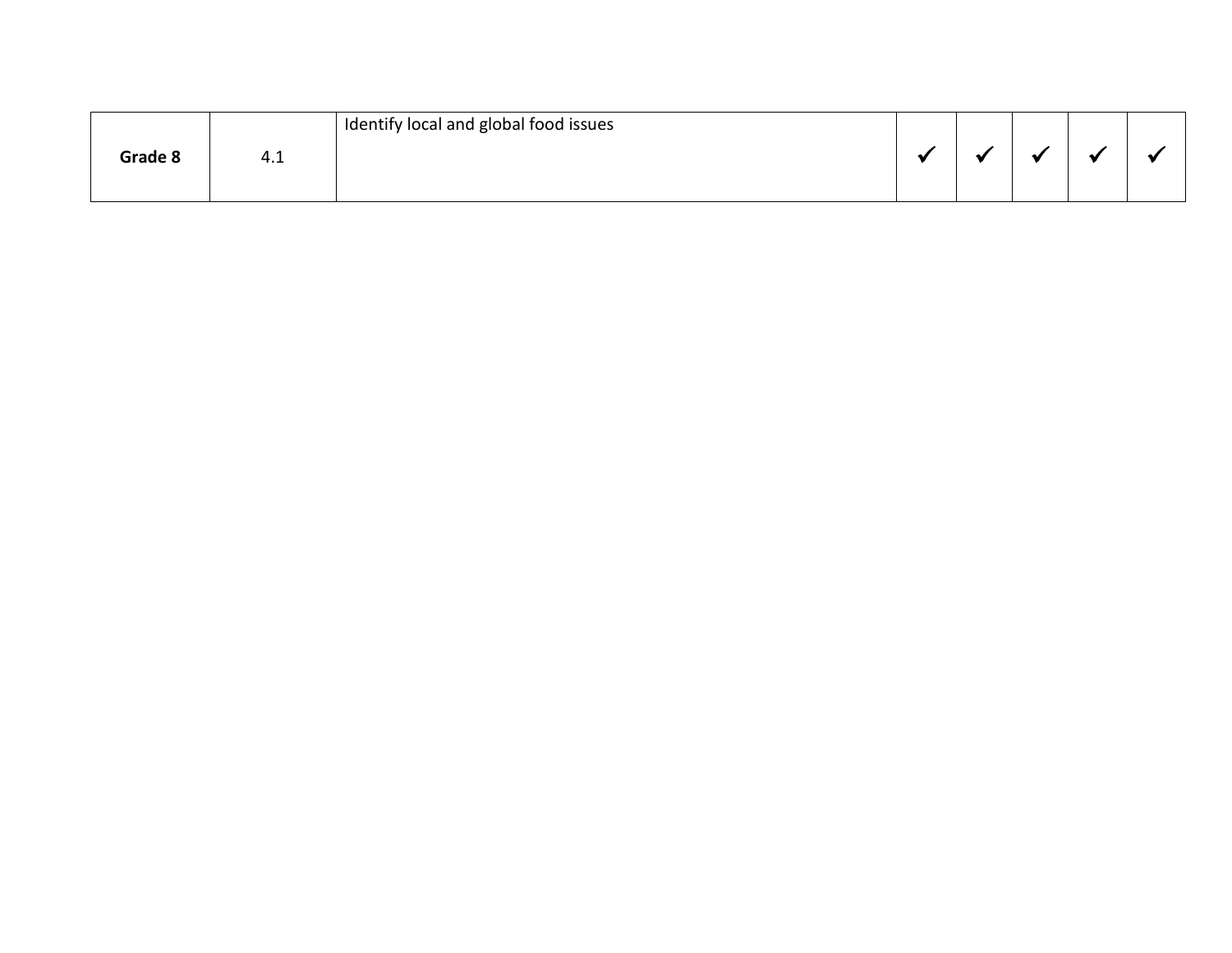|         |                                                                                                                                      |                                                                                                                                     |              |                         | <b>ECP Presentations</b>     |                      |                                                |
|---------|--------------------------------------------------------------------------------------------------------------------------------------|-------------------------------------------------------------------------------------------------------------------------------------|--------------|-------------------------|------------------------------|----------------------|------------------------------------------------|
|         | <b>Novia Scotia Renewed Curriculum</b><br><b>HEALTHY LIVING</b><br>(concepts and guiding questions) How does the media influence our |                                                                                                                                     |              | <b>Healthful Eating</b> | Modern Animal<br>Agriculture | The Ethics of Eating | <b>Based Technologies</b><br>Cell-Based/Plant- |
| Grade 7 |                                                                                                                                      | perception of health behaviours?                                                                                                    |              | ✔                       |                              |                      |                                                |
|         | Life Skills<br>health related decision-making?                                                                                       | (concepts and guiding questions) How do values and culture influence                                                                |              | $\checkmark$            |                              | √                    |                                                |
|         |                                                                                                                                      | (concepts and guiding questions) Why is it important to recognize the<br>difference between calorie dense and nutrient dense foods? |              | $\checkmark$            |                              |                      |                                                |
|         | Relationships<br>with Health<br><b>Behaviours</b>                                                                                    | (concepts and guiding questions) How might nutritious food choices<br>reflect cultural preferences and traditions?                  |              | ✔                       |                              |                      |                                                |
|         |                                                                                                                                      | (concepts and guiding questions) How are food choices impacted by<br>financial influences?                                          | $\checkmark$ |                         |                              |                      |                                                |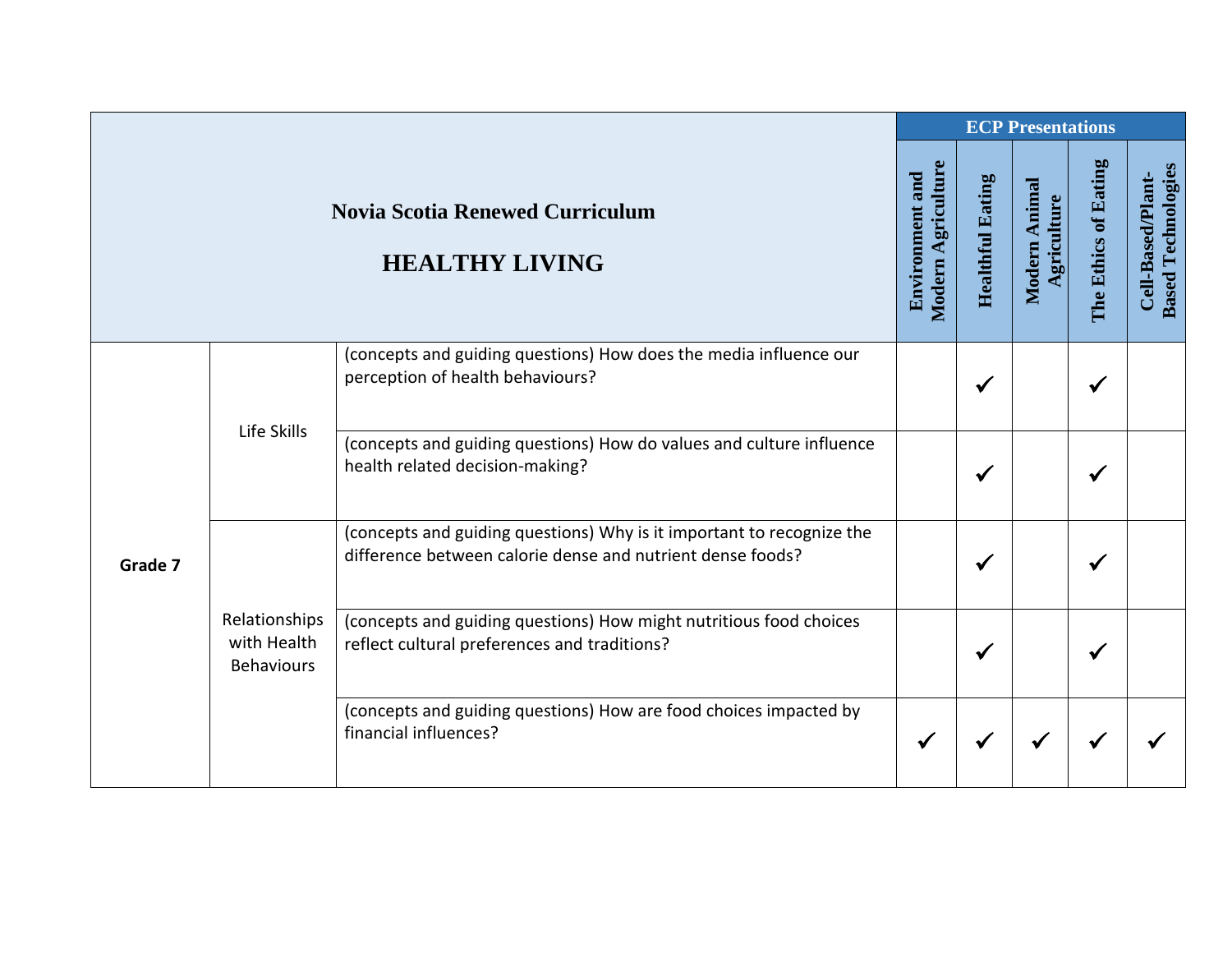| Grade 7 | Relationships<br>with Health<br><b>Behaviours</b> | (concepts and guiding questions) How can I engage in healthy eating<br>habits in a cost-effective way?                                                             |  |  |  |
|---------|---------------------------------------------------|--------------------------------------------------------------------------------------------------------------------------------------------------------------------|--|--|--|
| Grade 8 | 8.1                                               | Analyze the relationship between values and personal health practices                                                                                              |  |  |  |
| Grade 9 | 9.5                                               | Create a plan that enhances their healthy eating practices, and reflect<br>on supportive environments and challenges to achieve these healthy<br>eating practices. |  |  |  |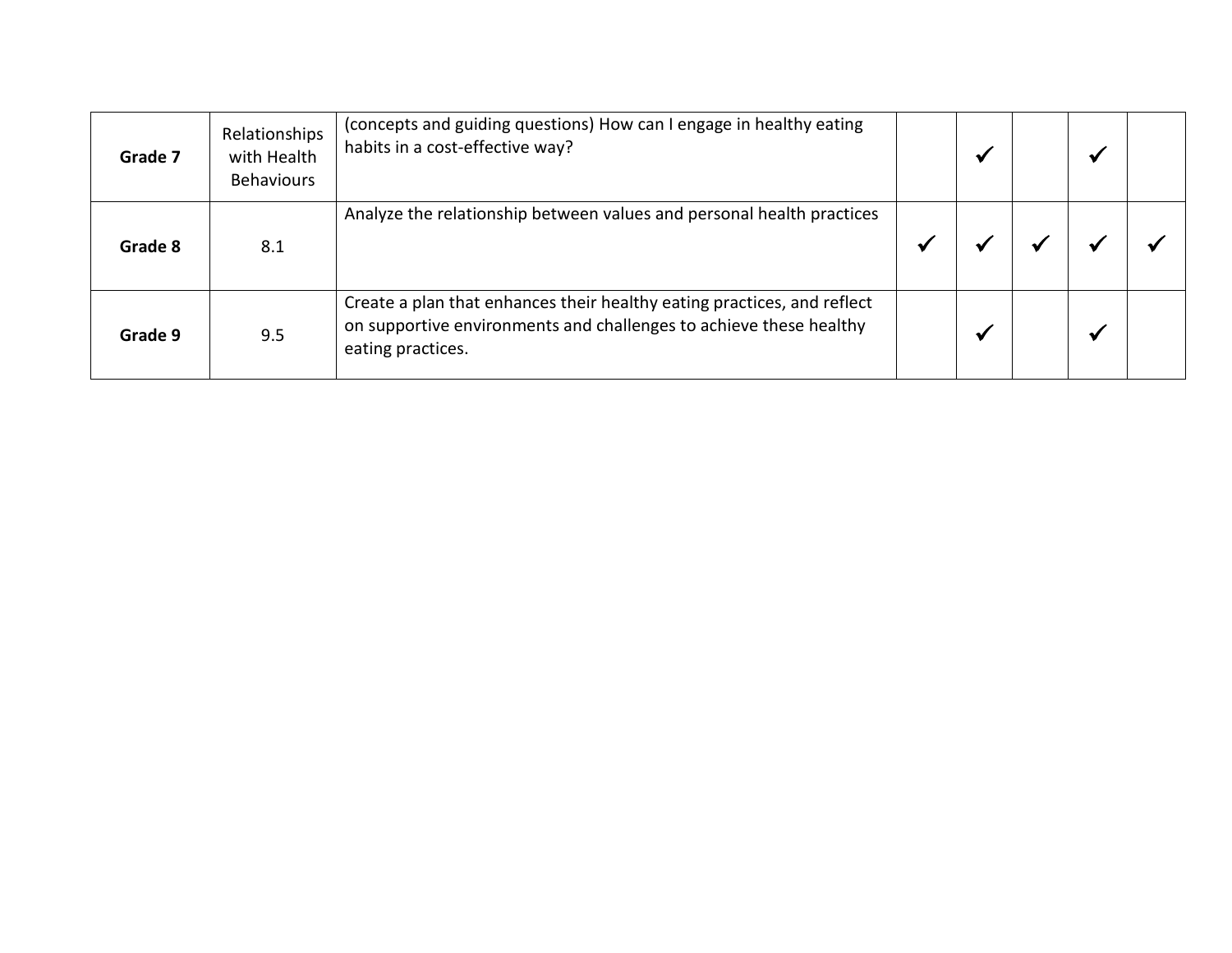|           |                                                                                                                        |                                                                         | <b>ECP Presentations</b> |                         |                              |                      |                                                |  |  |
|-----------|------------------------------------------------------------------------------------------------------------------------|-------------------------------------------------------------------------|--------------------------|-------------------------|------------------------------|----------------------|------------------------------------------------|--|--|
|           | <b>Novia Scotia Renewed Curriculum</b><br><b>SCIENCE</b><br>How can water be kept clean for drinking and as a habitat? |                                                                         |                          | <b>Healthful Eating</b> | Modern Animal<br>Agriculture | The Ethics of Eating | <b>Based Technologies</b><br>Cell-Based/Plant- |  |  |
| Science 7 | Analyse<br>Particle Theory                                                                                             |                                                                         | $\checkmark$             |                         |                              | ✔                    |                                                |  |  |
|           |                                                                                                                        | How does pollution enter the environment?                               | $\checkmark$             |                         |                              | ✔                    |                                                |  |  |
|           |                                                                                                                        | How can we design a sustainable biosphere?                              | $\checkmark$             |                         |                              |                      |                                                |  |  |
|           | Analyse the                                                                                                            | How can natural resources be used in a sustainable way?                 | $\checkmark$             |                         |                              |                      |                                                |  |  |
|           | Interconnect-<br>iveness                                                                                               | How have human relationships with the environment changed over<br>time? | $\checkmark$             |                         |                              |                      |                                                |  |  |
|           |                                                                                                                        | How are humans impacting ecosystems?                                    | $\checkmark$             |                         |                              | ✔                    |                                                |  |  |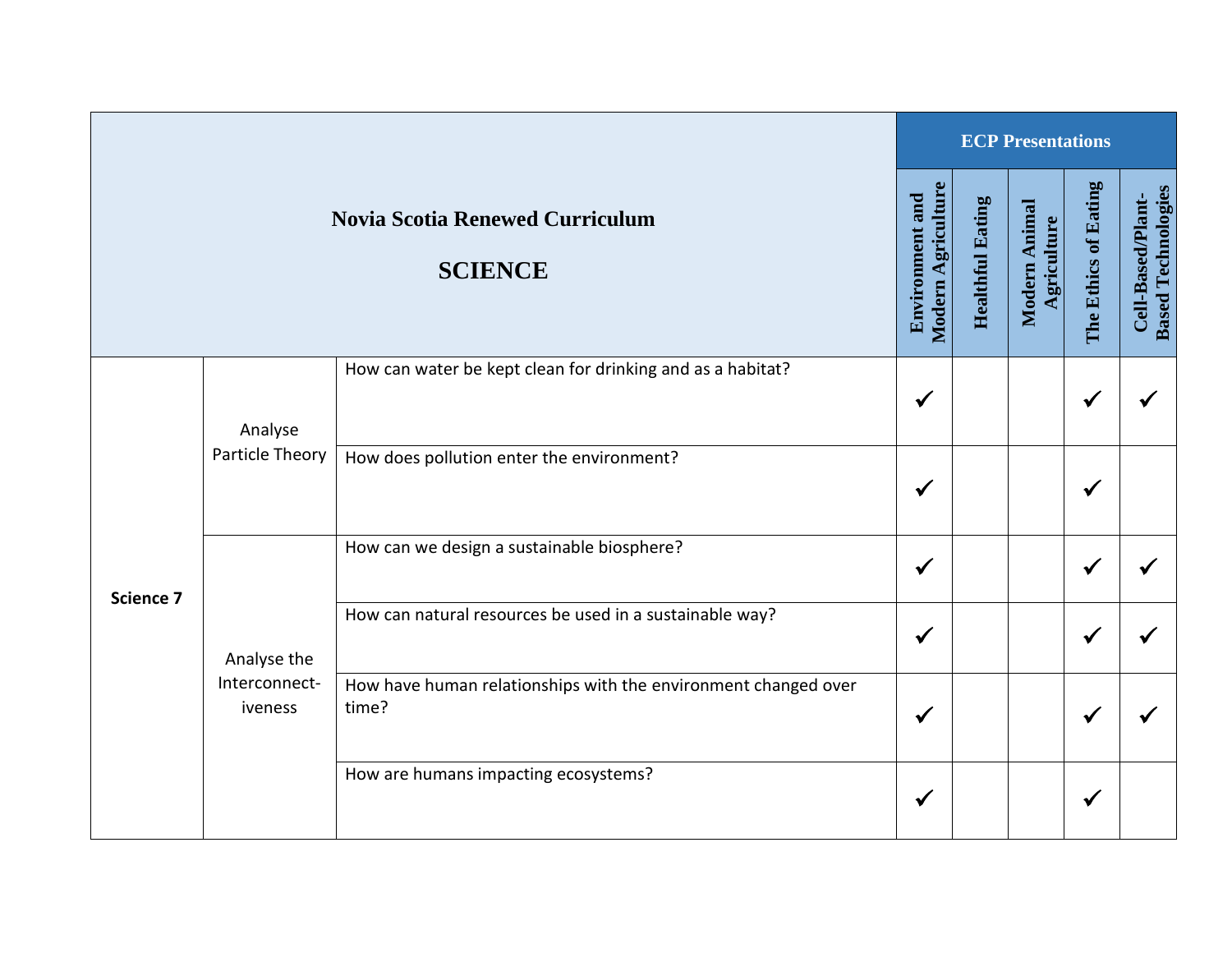|                           | Analyse the<br>Interconnect-<br>iveness              | How has the impact of humans on ecosystems changed over time?                                                                                                                                                                                                           |  |   |  |
|---------------------------|------------------------------------------------------|-------------------------------------------------------------------------------------------------------------------------------------------------------------------------------------------------------------------------------------------------------------------------|--|---|--|
| Science 7                 | Implement an<br>Environmental<br>Stewardship<br>Plan | Why is it important to care for the environment?                                                                                                                                                                                                                        |  |   |  |
|                           | Glaciers and<br>Polar Icecaps                        | Describe factors that affect glaciers and polar icecaps and describe<br>their consequent effects on the environment                                                                                                                                                     |  | √ |  |
| Science 8                 | $HS-ETS1-3$                                          | Evaluate a solution to a complex real-world problem based on<br>prioritized criteria and trade-offs that account for a range of<br>constraints, including cost, safety, reliability, and aesthetics as well as<br>possible social, cultural, and environmental impacts. |  |   |  |
|                           | Sustainability                                       | predict and analyze the impact of external factors on the sustainability<br>of an ecosystem, using a variety of formats                                                                                                                                                 |  |   |  |
| Science 10                | <b>STSE</b>                                          | identify, investigate, and defend a course of action on a multi-<br>perspective social issue                                                                                                                                                                            |  |   |  |
|                           |                                                      | identify and describe peer review, Canadian research, and global<br>projects where science and technology affect sustainable development                                                                                                                                |  |   |  |
| <b>Biology 11</b>         | Population<br><b>Dynamics</b>                        | propose courses of action on social, economic, and cultural issues<br>related to Earth's carrying capacity and demands on natural resources,<br>referencing the energy pyramid                                                                                          |  |   |  |
| Food<br><b>Science 12</b> | 1.1                                                  | identify and describe science- and technology-based careers related to<br>food science                                                                                                                                                                                  |  |   |  |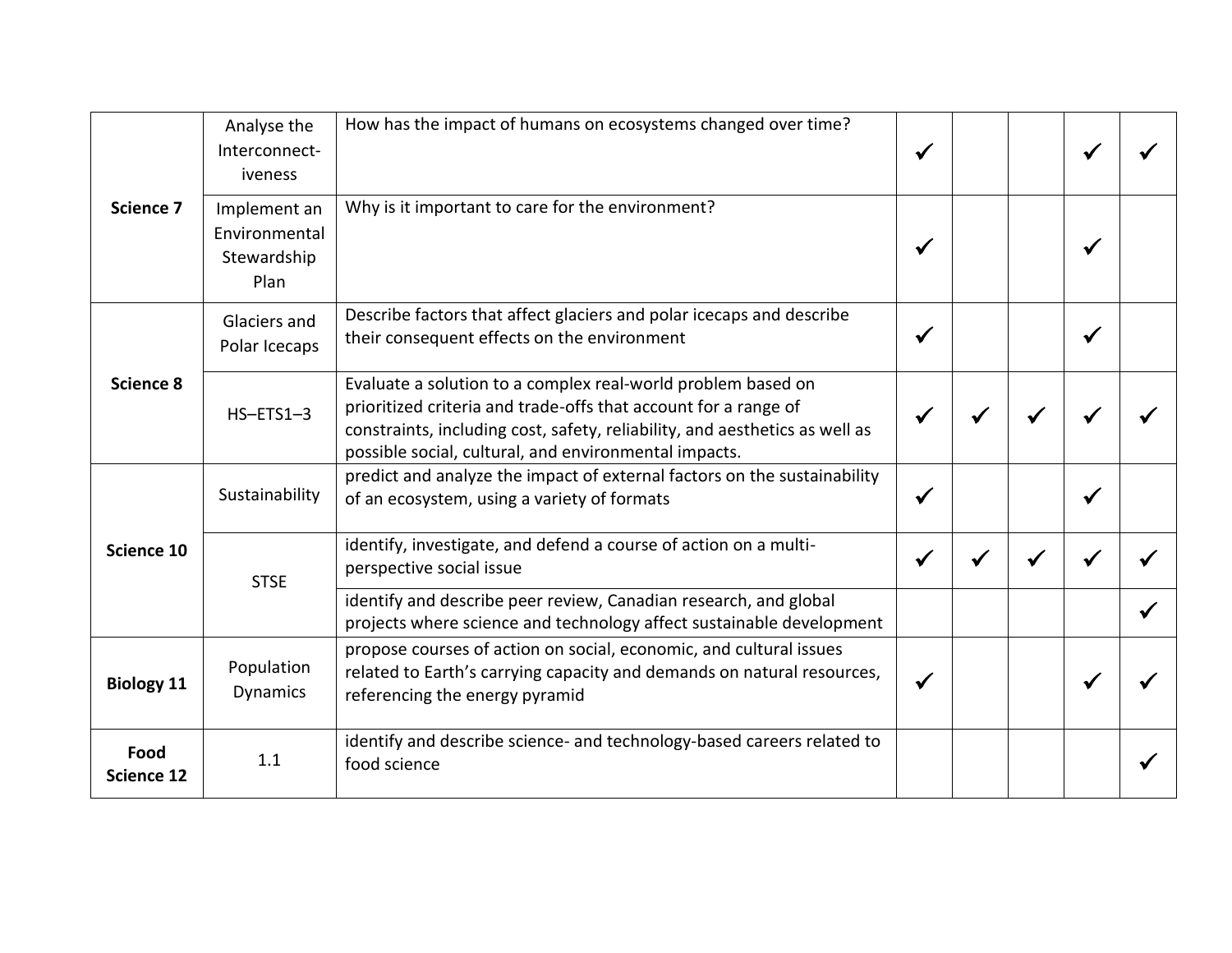|                        |                                                                                                                                        |                                                                                                                       | <b>ECP Presentations</b> |              |                              |                      |                                                |  |  |
|------------------------|----------------------------------------------------------------------------------------------------------------------------------------|-----------------------------------------------------------------------------------------------------------------------|--------------------------|--------------|------------------------------|----------------------|------------------------------------------------|--|--|
|                        | <b>Novia Scotia Renewed Curriculum</b><br><b>SOCIAL STUDIES</b><br>Identify and analyze the economic challenges and opportunities that |                                                                                                                       |                          |              | Modern Animal<br>Agriculture | The Ethics of Eating | <b>Based Technologies</b><br>Cell-Based/Plant- |  |  |
| Grade 8                | 8.5.1                                                                                                                                  | may affect Canada's future                                                                                            | $\checkmark$             | √            | ✔                            | $\checkmark$         |                                                |  |  |
| <b>Economics</b><br>12 | 1.2.4                                                                                                                                  | Evaluate present day economic choices to predict future consequences                                                  | $\checkmark$             | $\checkmark$ | ✔                            | √                    |                                                |  |  |
|                        | 2.1.5                                                                                                                                  | Explain how consumers ultimately determine what is produced in a<br>market economy                                    | ✔                        | √            | ✔                            |                      |                                                |  |  |
|                        | 5.2.4                                                                                                                                  | Examine the role of individuals, businesses and governments with<br>respect to sustainability                         | $\checkmark$             |              |                              | $\checkmark$         |                                                |  |  |
|                        | 5.3.3                                                                                                                                  | Draw conclusions about possible impacts of the latest technological<br>developments on shaping the global marketplace |                          |              |                              |                      |                                                |  |  |